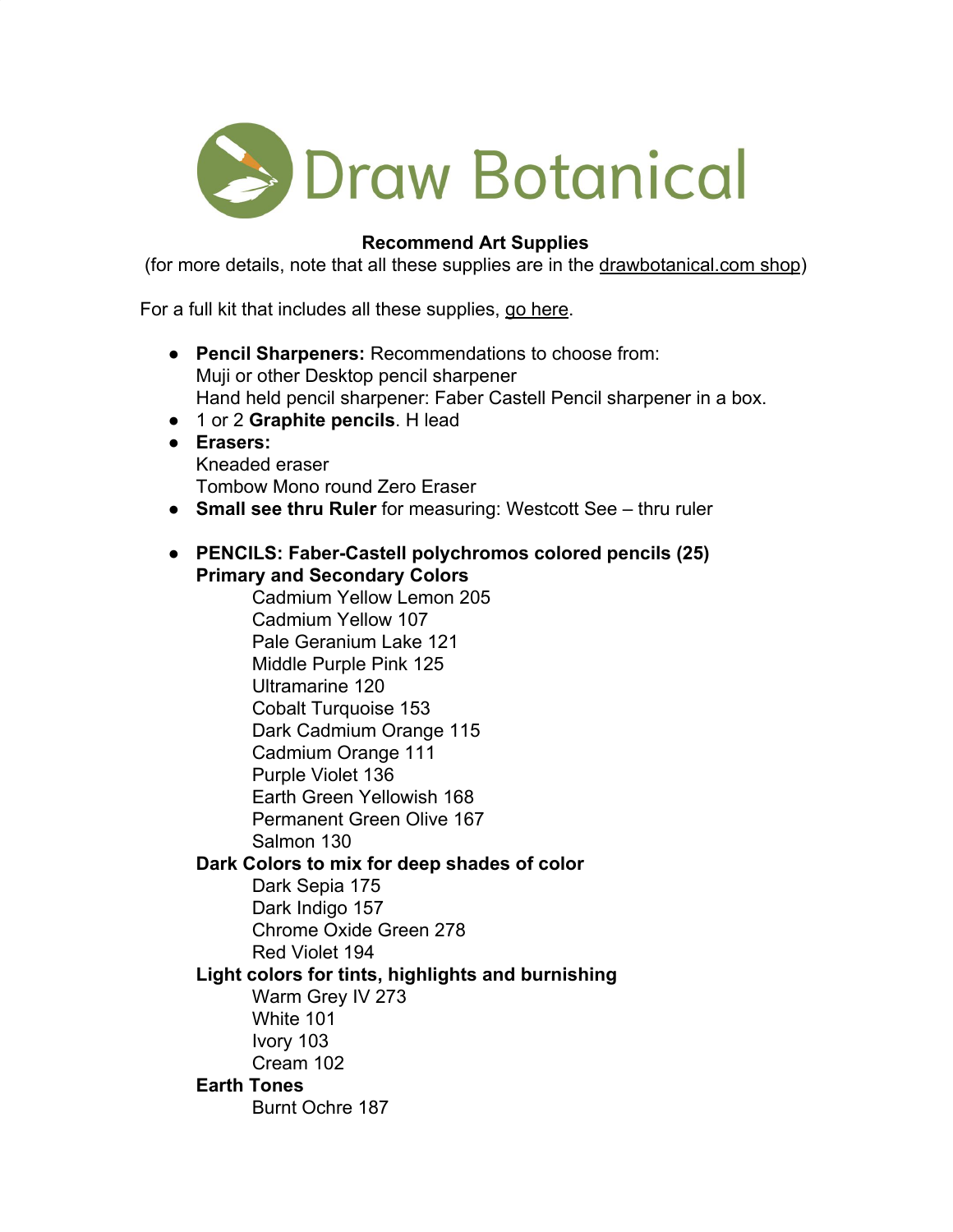Venetian Red 190 Yellow Ochre 183 Burnt Sienna 283 Madder 142 Earth Green 172 Olive Green Yellowish 173 Bistre 179

● **PENCILS: Faber-Castell Albrecht Durer Watercolor Pencils (13):** These have the same color names as the Faber Castell Polychromos.

> Cadmium Yellow 107 Permanent Green Olive 167 Pale Geranium Lake 121 Middle Purple Pink 125 Purple Violet 136 Dark Sepia 175 Dark Cadmium Orange 115 Burnt Sienna 283 White 101 Light Yellow Ochre 183 Warm Gray IV 273 Earth Green 172 Ultramarine 120

● **PENCILS**: Prismacolor Verithin pencils: \*Dark Brown, \*Black, \*Gray 70%

# ● **Brushes:**

Waterbrush from Pentel or Watercolor brushes by Interlon in sizes: 0/3, 2, 6

- Collapsible Water Cup by Faber Castell or other small container to hold water.
- Palette (Caran d'Ache Aquarelle palette, or Duralar Film)
- Or your own set of preferred watercolors and brushes.

# ● **PAPER**:

A spiral pad of Hot Pressed Stonehenge Aqua watercolor paper 140 lb size 8.5 x 11 inches also available in smaller sizes (Can only be purchased from drawbotanical.com.) or

Hot pressed Stonehenge Aqua watercolor paper smooth, 140 lb. on a